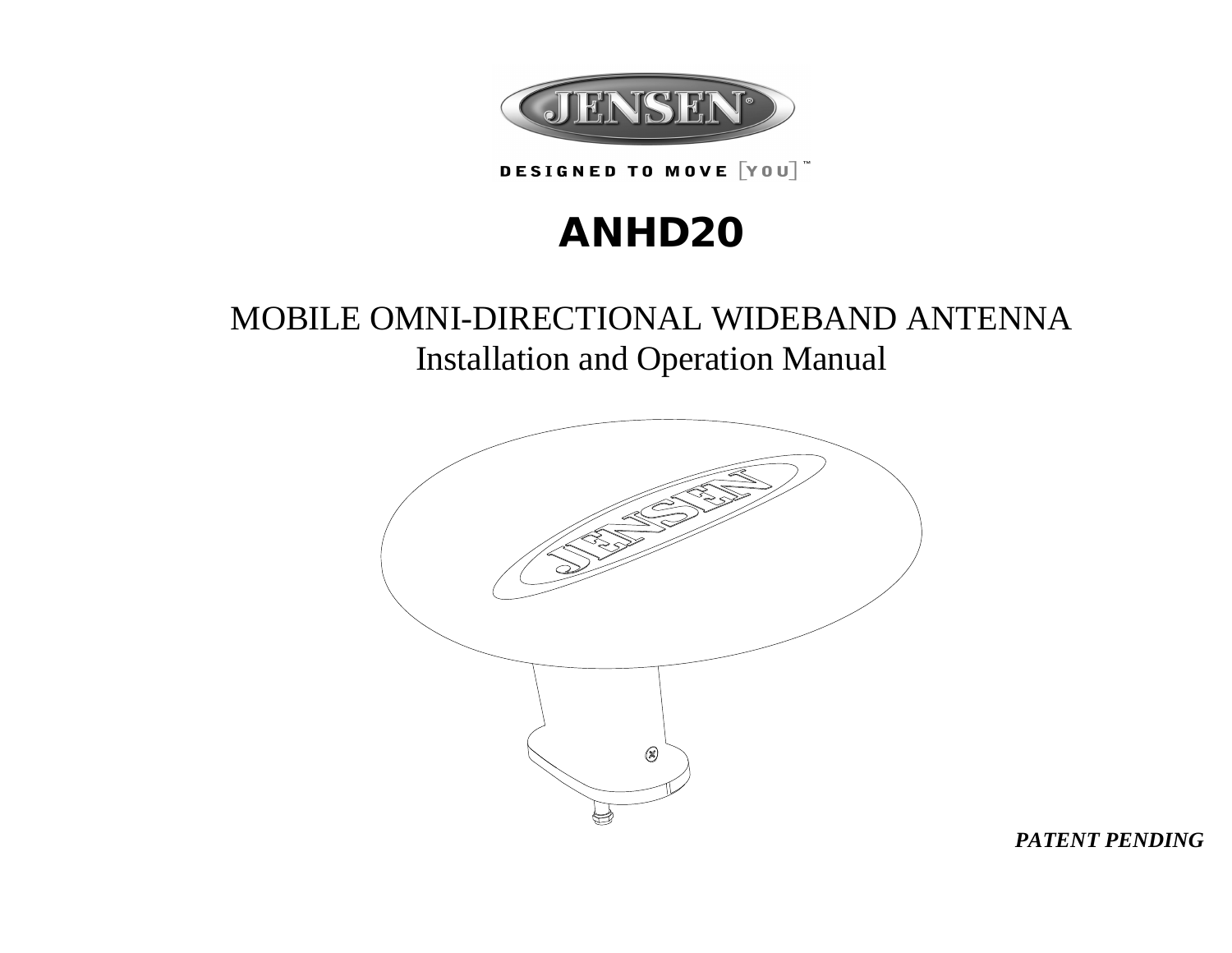# **INTRODUCTION**

Thank you for choosing a Jensen. We've tried to make the instructions in this owner's manual clear and easy to follow. If you take a few minutes to look through it, you'll learn how to use all of the features of your new Jensen antenna for maximum enjoyment.

#### **Contents**

| $Specifications. \dots 5$ |  |
|---------------------------|--|
|                           |  |
|                           |  |

## **PRECAUTIONS**

#### • **Proper Power Supply**

This product is designed to operate with a 12 volt DC, negative ground power system

- **Use Authorized Service Centers** Do not attempt to disassemble or adjust this precision product. Contact a professional for service
- **Do not install couplers or splitters between the wall plate and antenna** Installation of any item on this cable lead may cause a short. This cable provides power to the Antenna preamp.
- **Power Supply should disconnected during installation** Connect all coax cable connections before connecting +12VDC wire to the wall plate. The switch should be in the OFF position when connecting/disconnecting cables.
- **All coaxial cable used should be RG-6U for optimal performance**
- **Painting the Antenna is not recommended and may affect performance**
- **Do not use solvents to clean antenna. Use only mild soap and water.**

#### **PREPARATION**

Please read all instructions before beginning the installation.

#### **Tools and Supplies**

- Drill or Battery Driver with a #2 Phillips Bit
- ½" Drill Bit
- Caulking Gun
- Tube of Approved Exterior Roof Caulk
- RG-6U Coaxial Cable
- 16AWG Power & Ground Wire

#### **ANTENNA INSTALLATION**

- 1. Remove all packaging contents from shipping box.
- 2. Locate the Antenna Housing
- 3. Determine a suitable location to mount the antenna. This location should allow for approximately 24" of clearance around the antenna. Avoid close proximity to other roof mounted objects (AC, Vents, & Roof Edges). See Figure 1 below.



#### **FIGURE 1**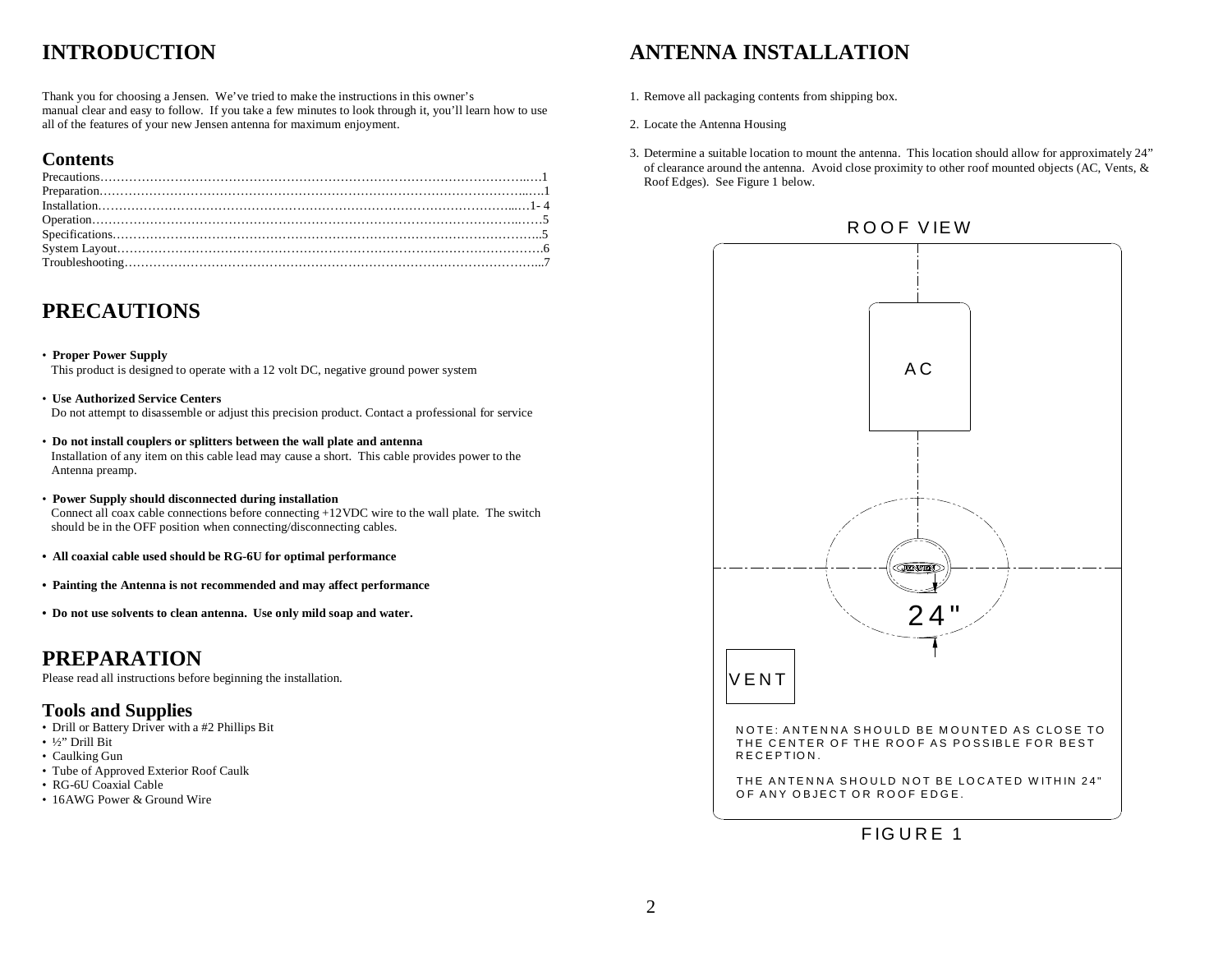## **ANTENNA INSTALLATION**

4. Remove metal base from plastic housing by removing the lock screw and sliding the base away from the plastic stalk. Mark hole locations on roof. Drill 5/8" hole for the coax cable. Pre-drill the 3 mounting screws holes with a 1/8" bit. Route RG6 Coax from wall plate through hole. See Figures 2, 3, & 4.



- 5. Apply approved caulking compound around all holes. Place base over holes and caulking. Secure base using the included 3 screws. Apply approved caulking compound to screw heads and fill 1/2" hole with caulking compound. See Figure 4
- 6. Connect the 2 coax cables ensuring the fitting is snug (*Do Not Over tighten*). Reinstall the plastic housing onto the base. Reinstall the lock screw.
- 7. Additional caulking compound may be applied to the outside seam of the base. Please note there is a moisture weep hole at the rear of the base. If proper sealing techniques are used (as described in Step 5) you should not need to add additional caulking around the base.

NOTE: The Caulking compound used should be approved for the type of vehicle and environment. Check OEM recommendations for your vehicle. Material should be a non-hardening type such as Butyl caulking.





 $FIGURE 4$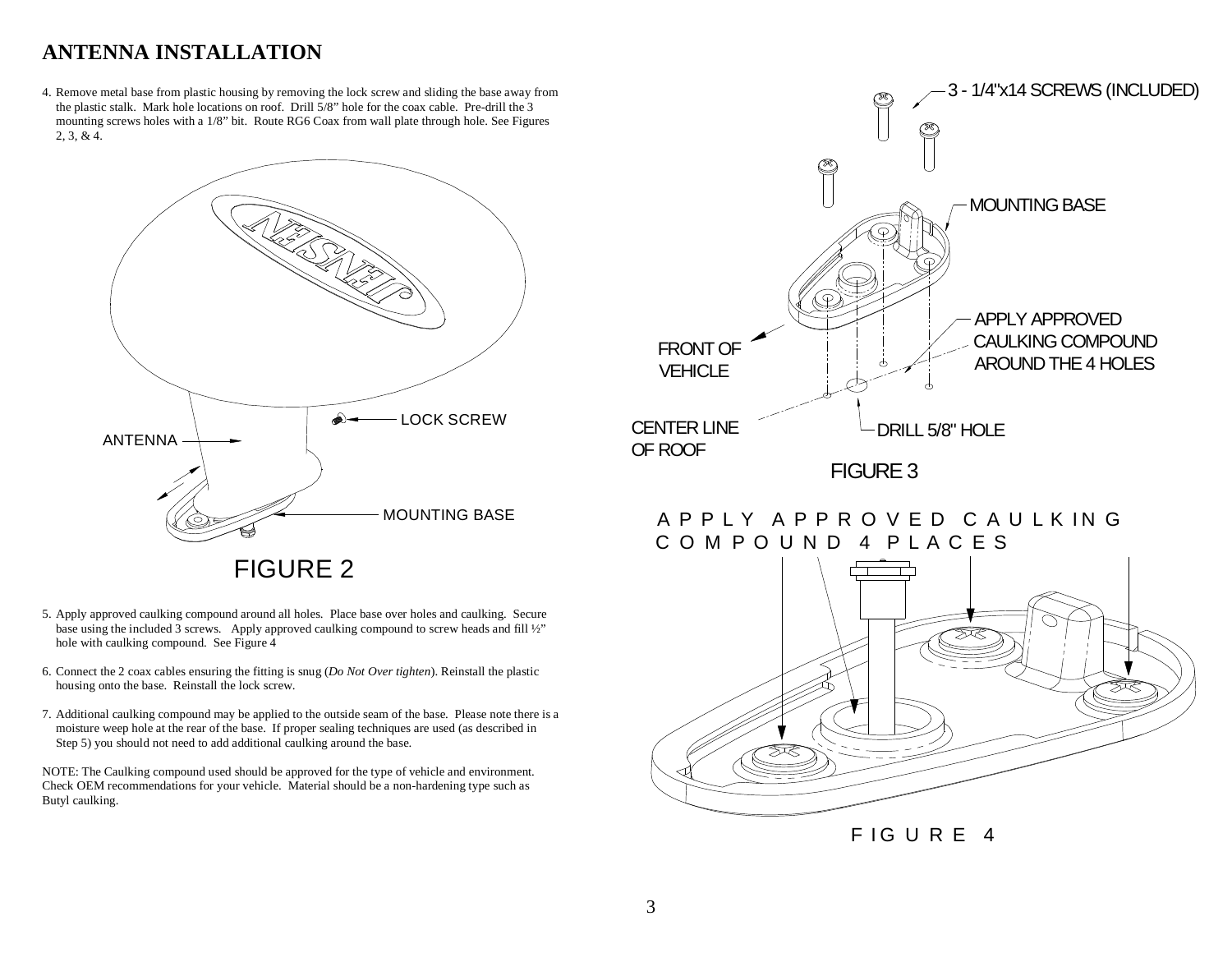# **WALL PLATE INSTALLATION**

- 1. The wall plate/power supply assembly may be mounted in most electrical outlet/switch boxes. The plate can also be mounted without an electrical box. This mounting method requires a hole 2.75" x 2.0". Route 2 16AWG wires to this hole from the 12VDC source. Also route all coax cables to this hole. See Figure 5.
- 2. Connect all coax cables to the appropriate wall plate pigtails. Each pigtail has a label for identification. Connect the cable from the roof antenna to the "ANTENNA IN". Connect the "TV2 OUT to TV input. "RADIO OUT" goes to the input of the AM/FM radio. "CABLE IN" connects to the Park Cable Input. See Figure 6. (*Do Not Over tighten*)
- 3. After connecting all coax cables, connect +12VDC wire to the + male spade terminal on the circuit board (marked with a red dot) using a ¼" Insulated Female Spade Terminal. Then connect the ground wire (marked with a black dot) using the same type terminal. See Figure 6.
- 6. Install the wall plate using a two #6 Flat Head screws.
- 7. Connect main TV to the TV1 output on the front of the wall plate.











FIGURE 7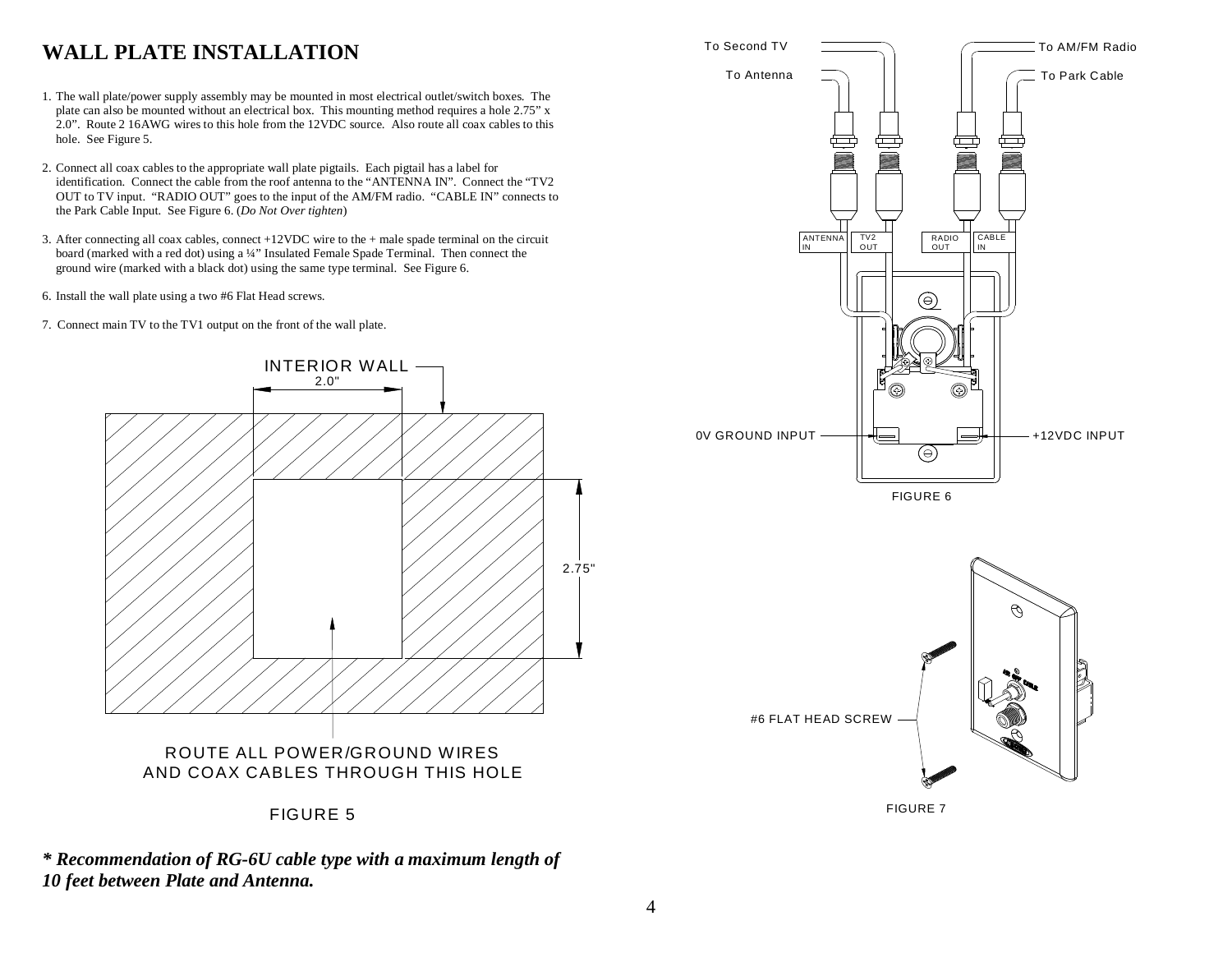## **OPERATION**

- 1. Select the desired source by moving the switch located on the front of the wall plate. Select either "AIR" or "CABLE". AIR will activate the roof mounted antenna which will provide over-the-air TV and AM/FM reception. Selecting CABLE will enable you to receive signals from your external Cable Service provider and AM/FM reception. Selecting "OFF" will disable the system completely and is recommending when the vehicle is not in use or storage. Note the Red LED indicator will be On in the "AIR" & "CABLE" positions. See Figures 8 & 9.
- 2. Next turn on all TV's and access your on screen menu. (refer to your TV owner's manual). If you selected "AIR" ensure that TV tuner is set to receive over-the-air ATSC/NTSC signals. Activate the TV's auto programming sequence to scan / store available channels.
- 3. If you selected "CABLE", then set your TV tuner to cable and activate the TV's auto programming sequence to scan / store available channels.
- 4. The 7.5 Amp DC Receptacle is designed to power DC TV's or other small amperage DC devices. The 7.5A fuse located on the front of the wall plate protects this receptacle and the power to the roof antenna. If this fuse blows then the antenna will not work. Do not connect high current devices.
- 5. Other wall plates do not have the DC receptacle and are fused at 1 Amp to protect the electronics.

#### **\*Warning: Replace Fuse with the same Fuse type & current rating. Failure to do so may cause damage and void warranty.**

#### **SPECIFICATIONS**

| Specifications subject to change without notice. |  |
|--------------------------------------------------|--|

This device complies with Part 15 of the FCC Rules. Operation is subject to the following 2 conditions: (1) This device may not cause harmful interference.

(2) This device must accept any interference received, including interference that may cause undesired operation.

*NOTE: The manufacturer is not responsible for any radio or TV interference caused by unauthorized modifications to this equipment. Such modifications could void the user's authority to operate this equipment.*

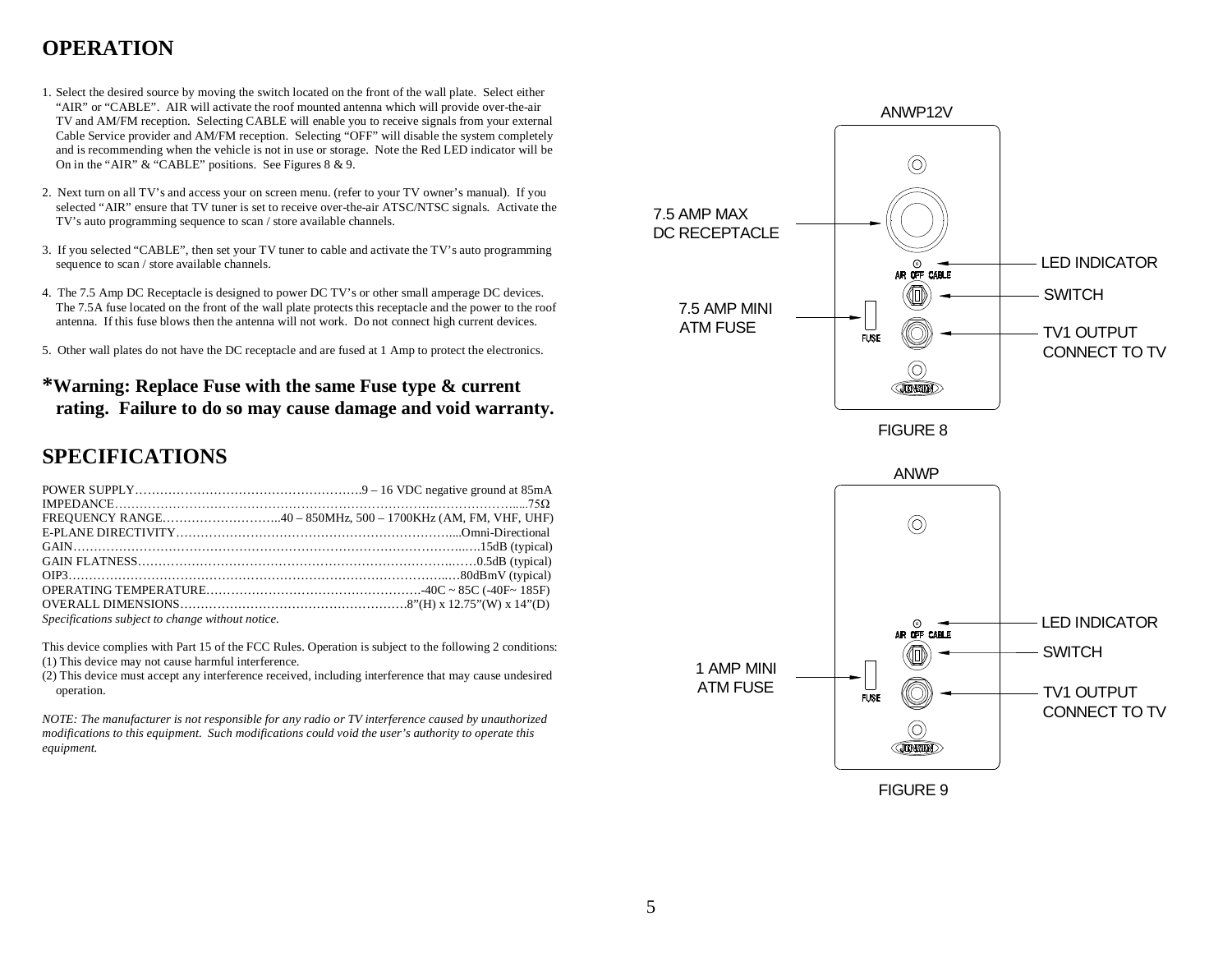